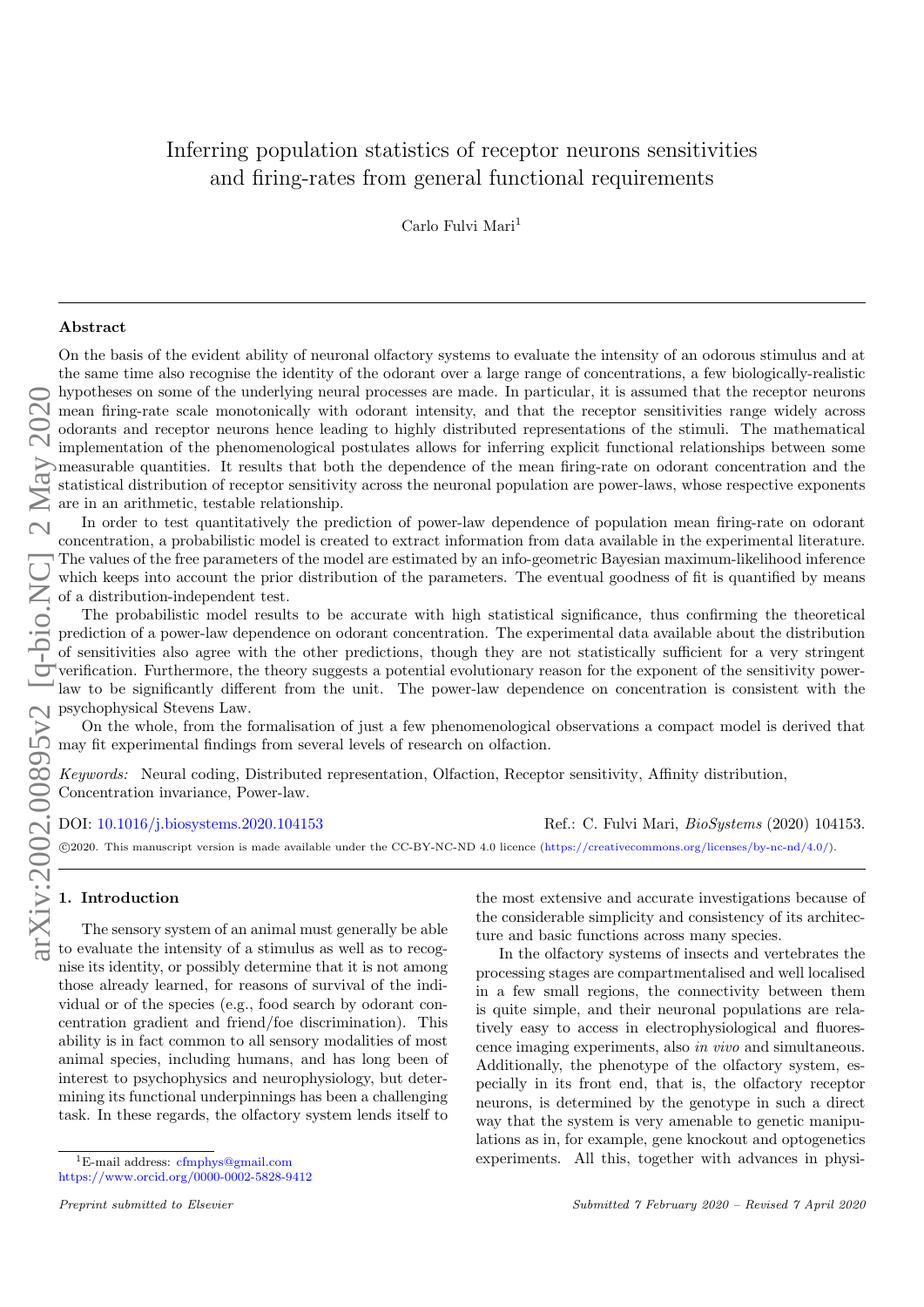ology methods and technologies, has allowed for detailed experimental studies not only on the structure of the subsystems but also on their respective functions, in particular concerning the encoding of stimuli by the neuronal populations.

The main focus of the present article is on the statistical properties of the olfactory system front end, namely receptors and receptor neurons, and on the neural coding of odour intensity. It will be shown how both the statistical distribution of receptor affinity and the dependence of receptor neurons mean firing-rate on odorant intensity can be mathematically derived from just three simple phenomenological assumptions. The predictions of the mathematical theory will be verified against experimental data that are already available on highly reputable publications and then used to propose directions of further experimental investigations, also involving evolutionary elements.

#### <span id="page-1-1"></span>2. Essentials of an olfactory system

The basic functional anatomy of olfactory systems is quite simple and largely shared across very many species, from insects to mammals. In this Section, only a generalised qualitative description is presented, focusing on the main common features, and therefore it should only be considered as minimal information for the justification of the model assumptions; much more information is provided in the cited references and reviews [\(Grabe and](#page-8-0) [Sachse,](#page-8-0) [2018;](#page-8-0) [Su et al.,](#page-8-1) [2009;](#page-8-1) [Hildebrand and Shepherd,](#page-8-2) [1997\)](#page-8-2) along with the references therein, the relevant literature being very conspicuous. An effort, likely only partially successful, was also made to cite the precursors of the experimental or theoretical work here explicitly instanced, including those that have been historically followed by several other publications of ever increasing accuracy and sophistication as further developments.

The front end of a typical olfactory system is made of olfactory receptor neurons (ORNs), whose cilia are more or less directly exposed to the flow of the medium in which the animal lives. Each cilium expresses olfactory receptors (ORs) to which the odorant molecules in the medium may bind. When a ligand binds with a receptor, a cascade of biochemical reactions inside the ORN is triggered that leads to the opening of membrane ion channels. As a consequence, influx and efflux of various types of ions take place, hence altering the difference of electric potential between the inside and the outside of the cell, which at rest is negative. In most cases the effect is one of depolarisation (excitatory); if the relative magnitude of the electric potential is brought up to a certain threshold, an action potential, or spike, is generated that propagates forward through the axon of the ORN to downstream neural stages. In a minority of cases, the effect of the binding is one of hyperpolarisation (inhibitory), so that the usually present spontaneous activity of the ORN is reduced or even completely suppressed. The activation cascade is immediately followed by a negative feedback sequence

that quickly compensates for the consequences of the former [\(Kurahashi and Shibuya,](#page-8-3) [1990;](#page-8-3) [Firestein et al.,](#page-8-4) [1990;](#page-8-4) [Zufall and Leinders-Zufall,](#page-8-5) [2000\)](#page-8-5).

The affinity<sup>[2](#page-1-0)</sup> between any OR and odorant may differ greatly across ORs and odorants. It has been clearly shown that generally each ORN expresses one only type of OR on its cilium, directly defined by a gene, and that several types of ORs are expressed across the population of ORNs [\(Buck and Axel,](#page-8-6) [1991\)](#page-8-6). Because of all this, any odorant will normally evoke a pattern of distributed graded activity across the population of ORNs [\(Malnic et al.,](#page-8-7) [1999;](#page-8-7) [Rubin and Katz,](#page-8-8) [1999;](#page-8-8) [Duchamp-Viret et al.,](#page-8-9) [1999\)](#page-8-9), therefore providing a means to produce a different representation for any of a large number of odorants over a wide range of concentrations.

Each ORN projects its axon into only one of the downstream glomeruli that lie within the olfactory bulb in vertebrates or the antennal lobe in insects. The axons of the ORNs of the same class, that is, of the ORNs that express the same OR type, converge into the same glomeruli, and each glomerulus only receives afferents from ORNs of the same class. Each glomerulus is innervated by the apical dendrite of a *relay neuron*, which does not innervate any other glomerulus, so that the pattern of spiking activity of the relay neurons faithfully reflects the ORs activation, then conveying information about the odorant to the central nervous system.

When the population of ORNs is exposed to an odorant, a pattern of spiking activity is evoked. As the concentration of the odorant pulses is increased, already active ORNs increase their respective firing-rates (FRs), unless they are already at saturation, and more and more ORNs are recruited as they are activated to the point of generating spikes. This of course changes the population output pattern [\(Ma and Shepherd,](#page-8-10) [2000;](#page-8-10) [Stopfer et al.,](#page-8-11) [2003;](#page-8-11) [Wachowiak et al.,](#page-8-12) [2002\)](#page-8-12) and therefore some kind of mechanism for concentration invariance has to act in a downstream system in order to maintain the identity of the odorant, at least for an ecologically relevant range. The simplest way that may be conceived to normalise concentration dependence is naturally some form of divisive inhibition whose amplitude scale monotonically with the mean FR of the afferent pattern. Indeed, it was discovered that normalising divisive inhibition of relay neurons exists in the antennal lobe of insects [\(Olsen et al.,](#page-8-13) [2010\)](#page-8-13); as the structure of the glomerular network in vertebrates is anatomically and functionally very similar to that of insects, it seems most likely that divisive normalisation takes place there too. It is also known that at least some odorants may be identified differently if they are presented at

<span id="page-1-0"></span><sup>2</sup>The ORNs cilia are usually immersed in a watery layer; therefore, the concentration that matters is the one of the odorant molecules that, after absorption and diffusion, are present within such mucus rather than the concentration in the carrier medium. When measuring the concentration in the medium, affinity should be intended as an effective affinity.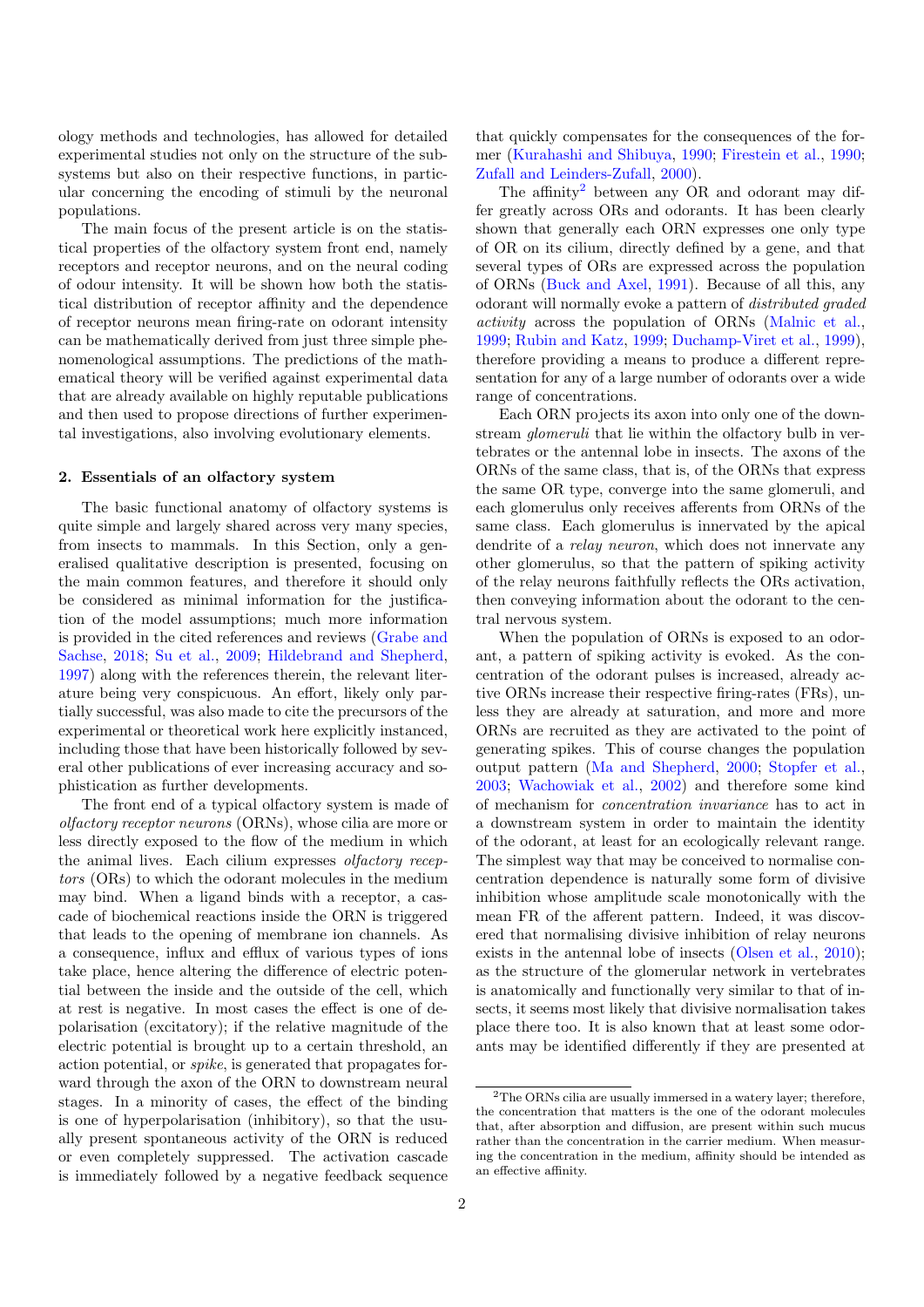very different concentrations, which hints to limitations in the normalisation mechanism.

The fact that the number of spiking ORNs also may change as the concentration of the odorant varies presents a further hurdle for the stability of odorant identification. This problem could be at least partly solved by exploiting pattern completion abilities of downstream recurrent neuronal networks [\(Little,](#page-8-14) [1974;](#page-8-14) [Hopfield,](#page-8-15) [1982;](#page-8-15) [Amit et al.,](#page-7-0) [1985;](#page-7-0) [Treves,](#page-8-16) [1990\)](#page-8-16). Segmentation of mixtures of odorants is also thought to be achieved by downstream systems, possibly by exploiting intrinsic dynamical instabilities of recurrent neuronal networks [\(von der Malsburg and](#page-8-17) [Schneider,](#page-8-17) [1986;](#page-8-17) [Hendin et al.,](#page-8-18) [1998\)](#page-8-18). However, such topics, still debated, are beyond the scope of the present work and will not be discussed further here.

### 3. Model, analysis and predictions

Because the odorant-induced spiking of any ORN is quickly reduced or suppressed by the intracellular negative feedback, the spikes considered in this work are only those generated within the first 500ms after the stimulus delivery, that is, before the negative feedback becomes relevant. Also, because of the OR type  $\leftrightarrow$  ORN class  $\leftrightarrow$ relay neuron correspondence, from this point onwards in this article it will be conventionally assumed that the OR of each type is expressed by one and only one ORN, so that the total number of ORNs is equal to the total number of OR types (or, more simply, ORs). The sensitivity of any ORN to any odorant molecule will then be synonymic to the OR affinity to that same molecule, unless explicitly stated otherwise. As it will appear in the following, this simplification will cause no loss of generality.

The mean FR across a population of ORNs for any given odorant at concentration  $c$  is defined by

$$
\overline{\nu}(c) \doteq \frac{1}{M} \sum_{i=1}^{M} \nu_i(c),\tag{1}
$$

where  $M$  is the number of ORNs and  $\nu_i$  is the FR of ORN i. Having assumed that each ORN expresses a different OR, every ORN can be labelled by its sensitivity to the presented odorant. Therefore, the FR of the ORN with sensitivity  $K$  to the odorant that is presented at concentration c is here indicated with  $\nu(K, c)$ .

Given an odorant and its concentration, because of the existence of the threshold voltage for neuronal actionpotential generation, only the ORNs with sufficiently large sensitivity to that odorant will respond to the stimulus. The value of the sensitivity that corresponds to such threshold is a function of the odorant concentration here indicated with  $K(c)$ . For M sufficiently large, postulating that on such large scale the possible statistical dependence between sensitivities is of minor importance, one can make the approximation

<span id="page-2-1"></span>
$$
\overline{\nu}(c) \simeq \int_{\widehat{K}(c)}^{+\infty} dx \, f_{\kappa}(x) \, \nu(x, c), \tag{2}
$$

where  $f_K$  is the probability density function (PDF) of the sensitivity.

Information on the concentration of an odorant is conveyed by the mean FR of the ORNs and, as described in Section [2,](#page-1-1) the downstream systems must also be able to compensate for changes of concentration in order to maintain a stable representation of the identity of the odorant. In view of the feasibility of normalisation mechanisms as, e.g., divisive inhibition, it seems reasonable to postulate that the mean FR scales monotonically with the odorant concentration:

<span id="page-2-0"></span>
$$
\overline{\nu}(\eta c) = g(\eta)\,\overline{\nu}(c),\tag{3}
$$

where  $\eta \in \mathbb{R}^+$ , g is a differentiable monotonically increasing function on  $\mathbb{R}^+$ , and naturally  $g(1) = 1$ .

The third and last postulate requires that the FR of any ORN is a function of the sensitivity  $K$  and of the odorant concentration  $c$  through their product  $Kc$  only, that is (with some abuse of notation)

$$
\nu(K, c) = \nu(Kc). \tag{4}
$$

This assumption would be certainly correct if the stimulusevoked cross-membrane current I was proportional to the number of ligand-receptor bindings as derived from the Mass Action Law (MAL) of the reaction  $L + R \rightleftarrows LR$ , where  $L$  and  $R$  represent, respectively, a ligand (odorant molecule) and a receptor on the ORN cilium. However, it has been known for long [\(Hill,](#page-8-19) [1910;](#page-8-19) [Monod et al.,](#page-8-20) [1965\)](#page-8-20) that in biological systems the binding of a ligand to a receptor may modulate (e.g., allosterically) the probability that another ligand bind to the same receptor or one close to it [\(Prinz,](#page-8-21) [2010\)](#page-8-21). The (statistical) consequence of this complex of phenomena at the molecular level is reflected into the Hill coefficient  $\gamma$  in the Hill formula  $I \propto 1/[1+(Kc)^{-\gamma}]$  not being equal to 1, as it would be for the simple MAL, or any other positive integer, as it would be for the MAL of  $\gamma L + R \rightleftarrows L_{\gamma}R$ . In fact, the Ca<sup>2+</sup> influx current of the ORNs in the experiments by [Si et al.](#page-8-22) [\(2019\)](#page-8-22) was shown by the authors to be very well described by a Hill function with  $\gamma \simeq 1.42$ . The hypothesis that the dependence be on the product  $Kc$  may also be derived from physical dimensional arguments.

By differentiating both sides of Eq[.3](#page-2-0) by  $\eta$  and then setting  $\eta = 1$ , one obtains that

<span id="page-2-2"></span>
$$
\overline{\nu}'(c) = \frac{\beta}{c} \,\overline{\nu}(c),\tag{5}
$$

where  $\beta \doteq g'(1) > 0$ , from which it follows that

$$
\overline{\nu}(c) \propto c^{\beta}.\tag{6}
$$

Changing integration variable in Eq[.2](#page-2-1) by  $x \mapsto y = cx$ . then differentiating both sides by  $c$ , and finally making use of Eq[.5,](#page-2-2) some calculus leads to

$$
\int_{x_0}^{+\infty} dy f_{\kappa}\left(\frac{y}{c}\right) \nu(y) \left[1 + \beta + \frac{y}{c} \frac{f_{\kappa}'\left(\frac{y}{c}\right)}{f_{\kappa}\left(\frac{y}{c}\right)}\right] = 0, \quad \forall c \in \mathbb{R}^+,
$$
\n(7)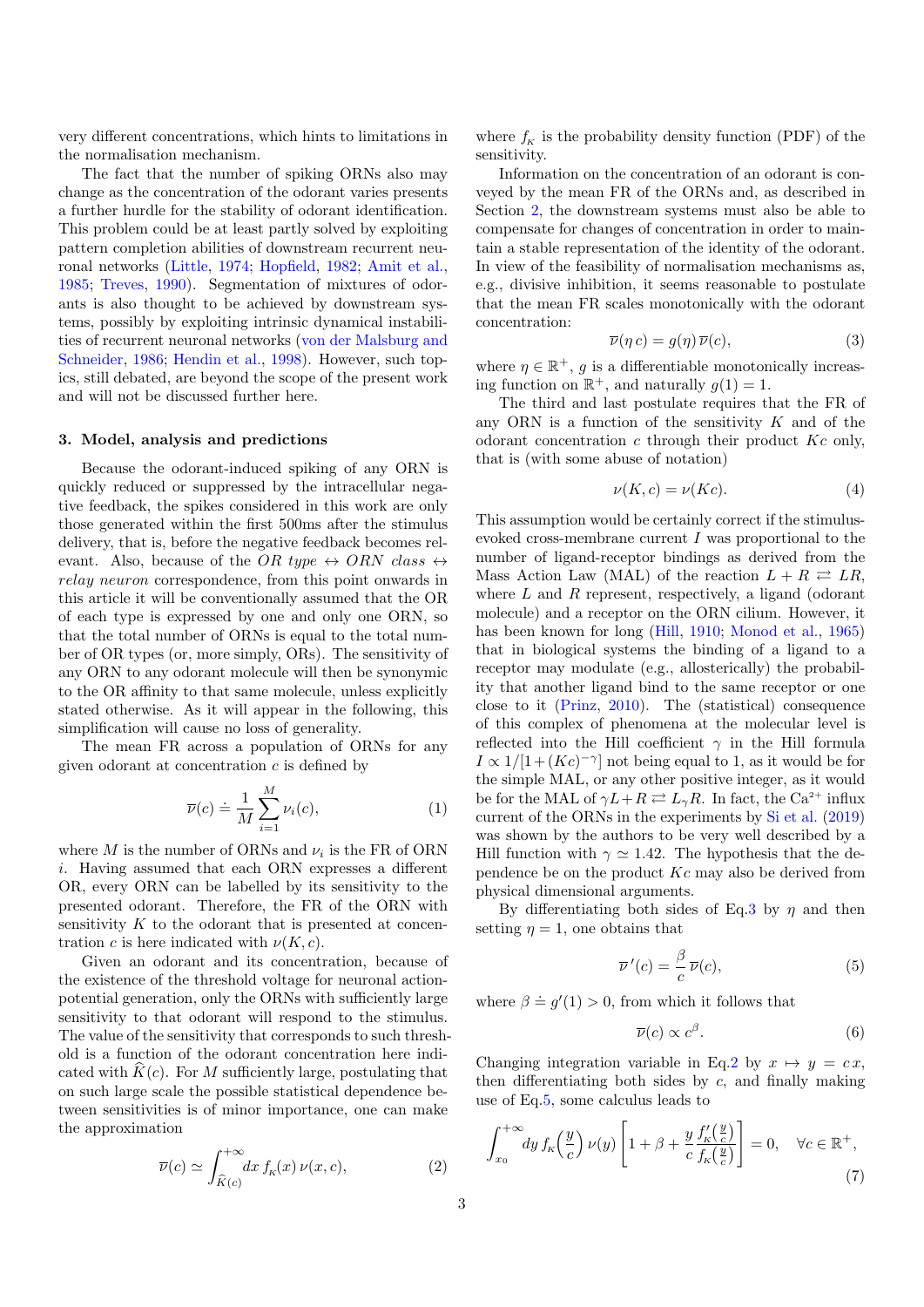where  $x_0 = c \hat{K}(c)$ , which does not depend on c because of the third postulate. It follows that

$$
K \frac{f'_{\kappa}(K)}{f_{\kappa}(K)} = -1 - \beta,
$$
 (8)

from which

$$
f_K(K) \propto K^{-\alpha},\tag{9}
$$

where  $\alpha \doteq 1 + \beta$ , which is a further testable prediction, as the PDF of the sensitivity and that of the mean FR can be separately estimated empirically.

# 4. Comparison with experimental data

#### 4.1. Source of the experimental data

To test the predicted dependence of mean FR on odorant concentration, experimental data was taken from Table S2 of [Hallem and Carlson](#page-8-23) [\(2006\)](#page-8-23), a study on the Dro-sophila Melanogaster olfaction<sup>[3](#page-3-0)</sup>, which provides the FRs of 24 ORNs exposed to 10 odorants, each at 4 different concentrations, one combination at a time (dimensionless dilution values:  $10^{-8}$ ,  $10^{-6}$ ,  $10^{-4}$ ,  $10^{-2}$ ), measured from counting the number of spikes within 500ms after stimulus delivery and averaging over 4-to-6 trials. The actual mean FRs are then plotted in Fig[.1a](#page-4-0), where each point-symbol refers to one of the 10 odorants at the 4 different concentrations, on a  $log-log scale<sup>4</sup>$  $log-log scale<sup>4</sup>$  $log-log scale<sup>4</sup>$ ; the seemingly linear trend is already suggestive of a power-law relationship.

#### 4.2. Probabilistic model for data analysis

On the basis of a preliminary survey of the dataset, a probabilistic model is here proposed that takes into account several sources of variability and allows for a more reliable analysis of the data and, hence, for extracting more accurate information from them. The statistical validity of such model will be duly tested against the data. As it will appear more clearly in the following, one of the advantages of building this model for the experimental data is that, at some stage, several subsets of data-points can be pooled together, hence, in a way, providing a larger dataset for statistical inference.

The firing-rate  $\bf{Y}$  of any ORN is modelled with the function

<span id="page-3-2"></span>
$$
\mathbf{Y} = \mathbf{A} e^{\mathbf{W}} c^{\beta} + \mathcal{E}, \tag{10}
$$

where: the positive random variable  $(RV)$   $\bf{A}$  is determined by the choice of odorant; W is a Gaussian RV of mean zero, determined by the choice of the pair concentrationodorant;  $\mathcal E$  is a zero-mean noise that originates from the fluctuations of spike-counts between trials. The RVs A, W and  $\mathcal E$  are independent from each other. The RV  $\mathbf A$ is constant across measurements that use the same odorant as stimulus and is, in a way, equivalent to a quenched noise, while  $W$  is constant across trials that use the same odorant at the same concentration, and  $\mathcal E$  is independently variable between measurements with any odorant at any concentration. The assumption that the standard deviation (s.d.) of  $\mathcal E$  be independent from concentration and odorant is consistent with data presented in figure n. 3 of [Hallem and Carlson](#page-8-23) [\(2006\)](#page-8-23), where the range of concentration covers four orders of magnitude for 10 odorants and 4 ORNs and where the s.d. also appears to be generally small in comparison to the FR.

Both sides of Eq[.10](#page-3-2) are formally rescaled by a constant equal to 1 Hz, so that the quantities involved as well as the experimental figures become all dimensionless, maintaining the same symbols. Taking the logarithm of both sides of the equation, one obtains

<span id="page-3-3"></span>
$$
\ln \mathbf{Y} = \beta \ln c + \ln \mathbf{A} + \mathbf{W} + \ln \left( 1 + \frac{\mathcal{E} c^{-\beta}}{\mathbf{A} e^{\mathbf{w}}} \right). \tag{11}
$$

The term with noise  $\mathcal E$  in the RHS also involves a dependence on c, which implies that the variance of  $ln(Y)$  with respect to the joint PDF of all the random variables depends on the concentration. However, such dependence results to be statistically negligible, as also appears visually from Fig[.1a](#page-4-0): for the lowest and the highest concentrations, there is some boundary effect (accumulation towards the extremes of activity, namely, quiescence and saturation respectively), but the variances in the two middle concentrations are statistically equivalent and similar in magnitude to the other two, despite the range of concentrations covering four orders of magnitude. It follows that the contribution of noise  $\mathcal E$  is of minor relevance; in fact, this should not come as a surprise, for the noise term  $\mathcal E$  is, in a way, a remnant of fluctuations already averaged over (same odorant, same concentration) trials and then ORNs. Accordingly with this observation, the last term in Eq[.11](#page-3-3) will be ignored from this point onwards; the final verification of the model will support such approximation as statistically legitimate.

Each realisation of the RVs, after self-explanatory renaming, is written as  $y_{ij} = \beta x_i + a_j + W_{ij}$ , where i and j run on the sets of  $C$  concentrations and  $D$  odorants, respectively. In the following, for convenience of notation, the unknown parameters  $(a_j)_j$  will be considered as the components of the D-column  $\underline{a}$ , the controlled parameters  $(x_i)_i$  as the components of the C-column  $\underline{x}$ , and the measured values  $(y_{ij})_{ij}$  as the components of the  $C\times D$ -matrix  $\hat{y}$ .

<span id="page-3-0"></span><sup>3</sup>Because of the ease of access and of the amenability to genetic manipulation, electrophysiology and fluorescence imaging of fairly large populations of neurons, the Drosophila's has become the best known and studied animal model for olfactory systems.

<span id="page-3-1"></span><sup>4</sup>The Table of [Hallem and Carlson](#page-8-23) [\(2006\)](#page-8-23) presents some negative values because the mean spontaneous activity was subtracted from the after-stimulus FRs, and some odorants had inhibitory effect on some ORNs. As ORNs that do not fire at all, because inhibited or just not excited enough by the odorant, obviously do not contribute to the actual stimulus-related mean FR of the population, which is the object of this work, all negative values in the Table are here reset to zero.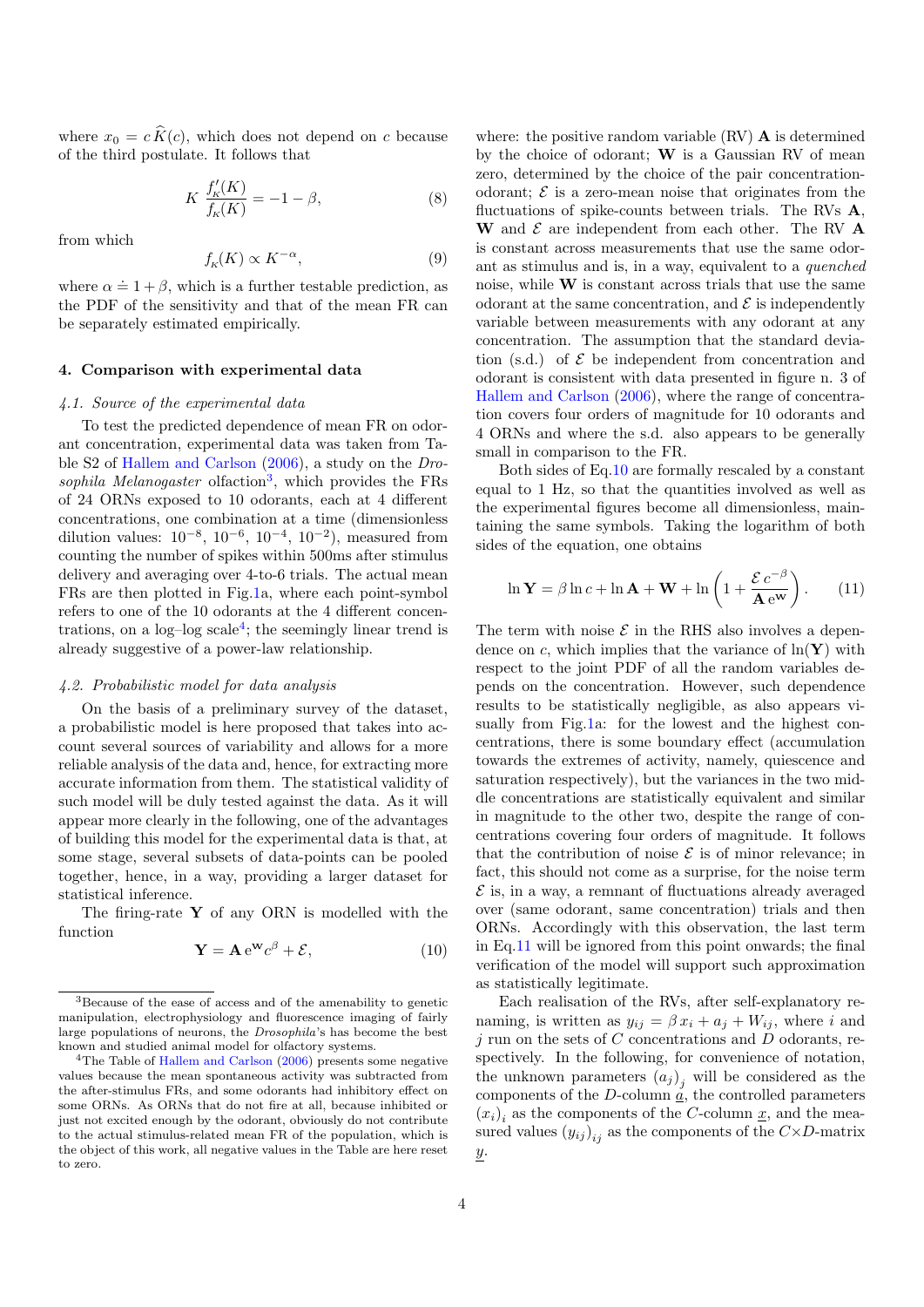

<span id="page-4-0"></span>Figure 1: Plots of relevance to the data analysis: (a) Raw data plot of population mean firing-rate (Hz) vs. odorants dilution (dimensionless), separately for each odorant (same symbol for the same odorant;  $log_{10}$  scale); (b) Firing-rates rescaled by the best estimate of the quenched noise and best-fit straight line, the data from all odorants having being pooled (slope  $\simeq 0.2256$ ).

#### 4.3. Estimate of parameters

The values in  $y$  and  $\underline{x}$  are provided by the experiments, while the parameters to estimate are  $\beta$ ,  $\underline{a}$ , and the variance  $\sigma^2$  of the Gaussian W. In order to lighten the notation, the controlled experimental variable  $x$  will be tacitly considered as given without uncertainty. Therefore, given the dataset y, the probability density that the true values of the unknown parameters be  $\sigma^2$ ,  $\beta$  and <u>a</u> is, by the Bayes formula,

<span id="page-4-1"></span>
$$
p(\sigma^2, \beta, \underline{a} \mid \underline{y}) = p(\underline{y} \mid \sigma^2, \beta, \underline{a}) \ p(\sigma^2, \beta, \underline{a}) / p(\underline{y}), \qquad (12)
$$

where  $p(\sigma^2, \beta, \underline{a})$  is the prior for the unknowns. In order to find the parameters values that are most likely to be the true ones given the empirical data, one can look for the values that maximise  $p(\sigma^2, \beta, \underline{a} | y)$  or, more conveniently, its logarithm. If one ignores the prior  $p(\sigma^2, \beta, \underline{a})$ , this approach coincides with the standard Maximum Likelihood Method. Ignoring the prior is clearly equivalent to assuming arbitrarily that the prior is a positive constant in a sufficiently wide range and zero outside of it, as if that was the best way to mathematically represent null bias. In general, when the number of independent data-points is large in comparison to the number of unknowns, the contribution of the prior to the estimate is usually negligible, as appears when taking the logarithm. In the present case, the number of parameters to estimate is  $D + 2 = 12$ and the number of data-points, once pooled together, is  $C \cdot D = 48$ ; therefore, being these figures of similar magnitude, it would be inappropriate to ignore the prior. Null bias on the prior is realised here as a uniform distribution over a (sub-)space of the PDFs rather than on that of the parameters; this idea belongs with the theory of Information Geometry [\(Amari,](#page-7-1) [1985\)](#page-7-1), built on the semi-nal works of [Cencov](#page-8-24)  $(1972)$ , [Rao](#page-8-25)  $(1945)$ , [Hotelling](#page-8-26)  $(1930)$ ,

[Jeffreys](#page-8-27) [\(1946\)](#page-8-27), and [Fisher](#page-8-28) [\(1925\)](#page-8-28). Using the parameters as coordinates on a probability manifold and considering the submanifold spanned by the parameters ranges, giving equal weight to all volume elements of the submanifold translates generally into a non-uniform weighing of volume elements of the parameters space, the weight being ume elements of the parameters space, the weight being<br>given by  $\sqrt{\det g}$ , where g is the Riemannian metric on the manifold. It should be stressed that this approach is not entirely exempt from arbitrariness, for only a submanifold is taken into consideration rather than the whole space of PDFs, but is nevertheless much more representative of null-bias than the assumption of uniform PDF on the space of parameters. It was proved by  $\dot{C}$ encov  $(1972)$  and later, differently and more generally, by [Campbell](#page-8-29) [\(1986\)](#page-8-29) that, under what are essentially just consistency requirements, the only metric suitable for a probability manifold must be, but for an inconsequential arbitrary scaling constant, equal to

$$
g_{uv} = \int d\underline{y} \ p(\underline{y} \mid \sigma^2, \beta, \underline{a}) \cdot \left[ \partial_u \ln p(\underline{y} \mid \sigma^2, \beta, \underline{a}) \right] \cdot \left[ \partial_v \ln p(\underline{y} \mid \sigma^2, \beta, \underline{a}) \right], \tag{13}
$$

known as the Rao-Fisher metric, where  $u$  and  $v$  are any two of the parameters, which in this case are  $\sigma^2$ ,  $\beta$  and all the components of  $\underline{a}$ . Because the outcomes of the RV W are independent across concentration-odorant pairs, one has that

$$
p(\underline{y} \mid \sigma^2, \beta, \underline{a}) = \prod_{i,j} \frac{1}{\sqrt{2\pi\sigma^2}} \exp\left\{-\frac{(y_{ij} - \beta x_i - a_j)^2}{2\sigma^2}\right\},\tag{14}
$$

where i and j run, as in previous expressions, over the  $C$ concentrations and the D odorants respectively. From this equation, one can calculate the components of the metric  $g$ equation, one can calculate the components of the metric y and hence its determinant, resulting in  $\sqrt{\det g} \propto \sigma^{-(D+3)}$ ,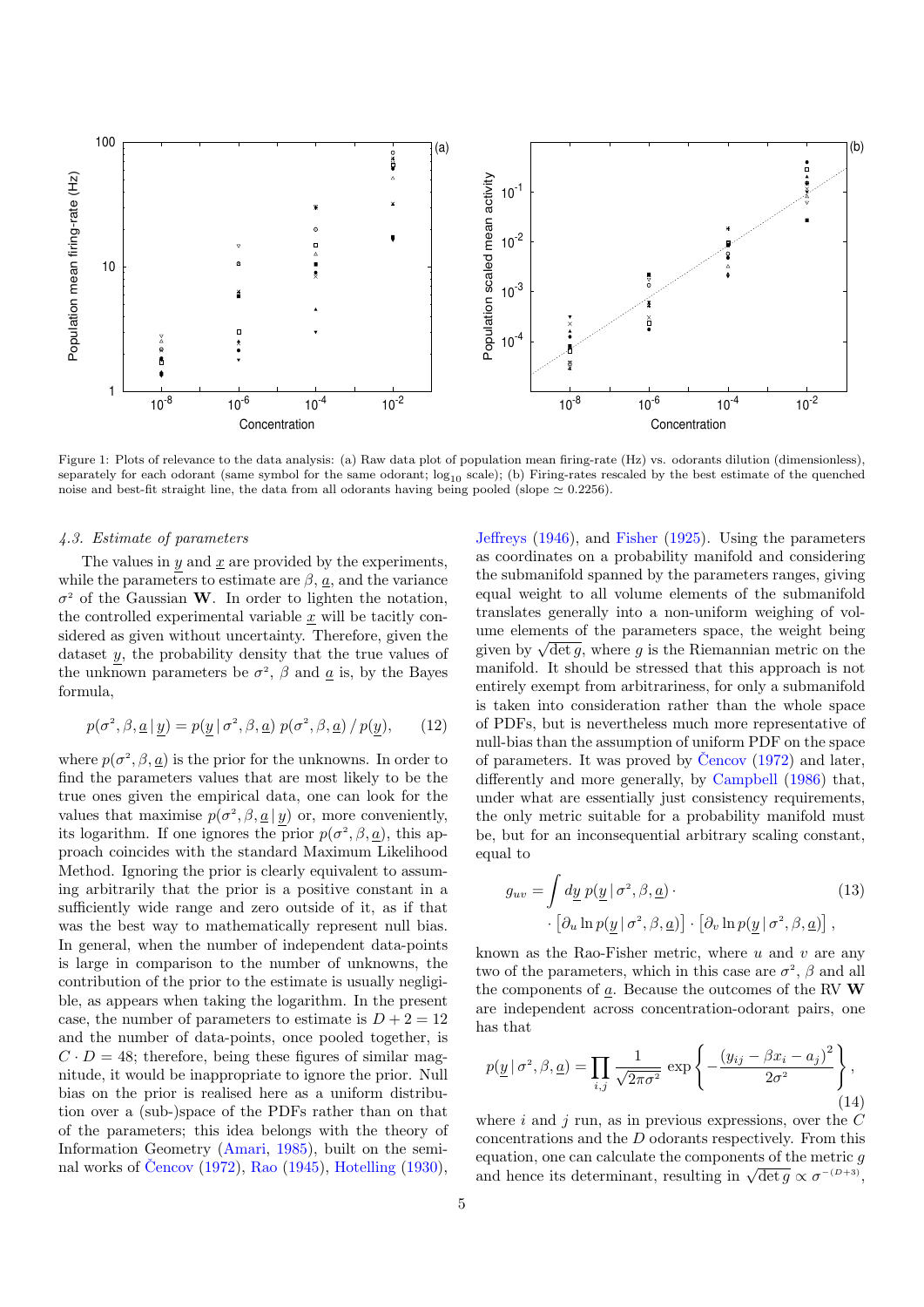where, again, the proportionality coefficient is an inconsequential positive constant and  $D$  is the number of odorants, that is,  $D+3$  is the number of parameters to estimate plus one. The values of the parameters that maximise the logarithm of the LHS of Eq[.12](#page-4-1) are given by:

$$
\begin{cases}\n\hat{\beta} = \frac{\overline{xy} - \overline{x}\,\overline{y}}{\overline{x^2} - \overline{x}^2} \\
\hat{a}_j = \frac{1}{C} \sum_i y_{ij} - \hat{\beta}\,\overline{x} \\
\hat{\sigma}^2 = \frac{1}{CD + D + 3} \sum_{i,j} (y_{ij} - \hat{\beta}\,x_i - \hat{a}_j)^2\n\end{cases}
$$
\n(15)

where the caps indicate the estimates and the over-bar indicates the arithmetic mean over all the  $C \cdot D$  data-points (e.g.,  $\overline{y} = \sum_{i,j} y_{ij}/(CD)$ ). The estimates of  $\beta$  and of  $\underline{a}$ result to be unbiased. The estimate of  $\sigma^2$ , instead, is biased, which is not uncommon in maximisation estimations; in order to become unbiased, it only has to be multiplied by the factor  $(CD + D + 3)/(CD - D - 1)$ . The eventual estimates are then:  $\beta \simeq 0.2256$  and  $\sigma^2 \simeq 0.1719$ . As it turns out, having kept into consideration the prior is eventually made obsolete by rescaling to achieve unbiasedness, though it is not trivial at all that such correction, even after the conceptually important inclusion of the prior, is still only a constant prefactor. Having estimated a, it is possible now to derive from the original dataset an odorant-independent (pseudo-)sample that pools together all of its  $C \cdot D = 40$  data-points by rescaling the FRs, that is,  $\{y_{ij} - \hat{a}_j, \forall i, j\}$ . The relative plot vs. the odorant concentration is shown in Fig[.1b](#page-4-0) together with the best-fit straight line. The *empirical* cumulative distribution function (eCDF) of the residuals is

$$
\widehat{F}_N(t) \doteq \frac{1}{N} \sum_{n=1}^N T(r_n \le t), \quad \forall t \in \mathbb{R}, \tag{16}
$$

where  $T$  is the logical truth function, which is equal to 1 if the argument is true and to 0 if it is not,  $N = CD$ , and  $(r_n)_n$  are the residual values. The Glivenko-Cantelli theorem guarantees that the eCDF converges uniformly to the theoretical CDF almost surely in the limit of infinite i.i.d. data-points. The eCDF is plotted against the best-fit Gaussian CDF in Fig[.2;](#page-6-0) the apparent goodness of the fit will be quantified by means of a distribution-independent test.

# 4.4. Goodness-of-fit test

The plausibility of the model is evaluated using the eCDF; the first, immediate advantage of this approach is that it does not require 'binning', whose intrinsic arbitrariness affects many other statistical tests. To quantify how well the model obtained in the previous Sections fits the data, use is made here of the goodness-of-fit (GOF)

Smirnov-Cramér-von Mises (SCvM) test:

<span id="page-5-2"></span>
$$
\omega_N^2 \doteq N \int dF(t) \left[ \widehat{F}_N(t) - F(t) \right]^2. \tag{17}
$$

The SCvM test belongs in the distribution-independent Smirnov subfamily [\(Smirnov,](#page-8-30) [1937\)](#page-8-30) of the Cramér-von Mises tests (Cramér, [1928;](#page-8-31) [von Mises,](#page-8-32) [1931\)](#page-8-32). That the test is distribution-independent is made even more evident by the algebraic explicitation:

<span id="page-5-1"></span>
$$
\omega_N^2 = \sum_{n=0}^{(z_n)_n} \left[ F(z_n) - \frac{2n-1}{2N} \right]^2 + \frac{1}{12N},\qquad(18)
$$

where the up-arrow specifies that the terms in the sequence of data-points  $(z_n)_n$  are in ascending order; indeed, assuming that the data-points are from independent trials, the PDF of  $F$  is uniform as long as  $F$  is a continuous CDF. Therefore, the PDF of the test  $\omega_N^2$  itself only depends on the number of data-points. In the numerical evaluation of the test variable,  $F$  is a Gaussian CDF with mean zero and variance  $\sigma^2$ . Although the asymptotic distribution of the SCvM test is known to be the integral of the square of the canonical Brownian Bridge stochastic process and can be expressed explicitly as a series [\(Smirnov,](#page-8-30) [1937;](#page-8-30) [Doob,](#page-8-33) [1949;](#page-8-33) [Kac,](#page-8-34) [1949\)](#page-8-34), the small size of the dataset makes relying on such analytical derivation incautious. Therefore, an evaluation of the distribution of the test-variable was made through a Monte Carlo simulation with one million realisations over a set of the appropriate size  $(N = 40;$  the pseudo-random number generation algorithm was adapted from routine  $ran2.c$  of [Press et al.](#page-8-35) [\(2007\)](#page-8-35), with doubleprecision arithmetic $)^5$  $)^5$ . The Monte Carlo results show that the probability of the SCvM test-variable taking any value below 0.02739 (critical value) by mere chance is 1.5%, while the critical value for 1.0% is 0.02522; the value ob-tained using Eq[.18](#page-5-1) is  $\omega_{40}^2 \simeq 0.02695$ , corresponding to  $p \approx 0.0139$ , therefore setting the estimate at  $p < 0.015$ .

#### 5. Conclusions

#### 5.1. Summary and Results

Biological olfactory systems are generally capable of maintaining the same odorant identification across a wide range of its concentration. This work was based on the following general hypotheses: (1) The olfactory systems compensate for changes of concentrations by normalisation; (2) The sensitivity  $K$  of any ORN and the concentration  $c$  of the presented odorant only enter the equations

<span id="page-5-0"></span><sup>5</sup> In order to eliminate the need for sorting routines, a less compact but equivalent algebraic explicit expression for  $\omega_N^2$  can be easily derived from Eq[.17](#page-5-2) without assuming that the data values are ordered. Alternatively, use can be made of the ziggurat algorithm of [Marsaglia](#page-8-36) [and Marsaglia](#page-8-36) [\(2004\)](#page-8-36), which directly generates ordered sets of uniform variates. One could also easily modify the formula to keep into account possible multiplicity of any data value, though with  $N = 40$ and 64-bit precision arithmetic this possibility can be safely ignored.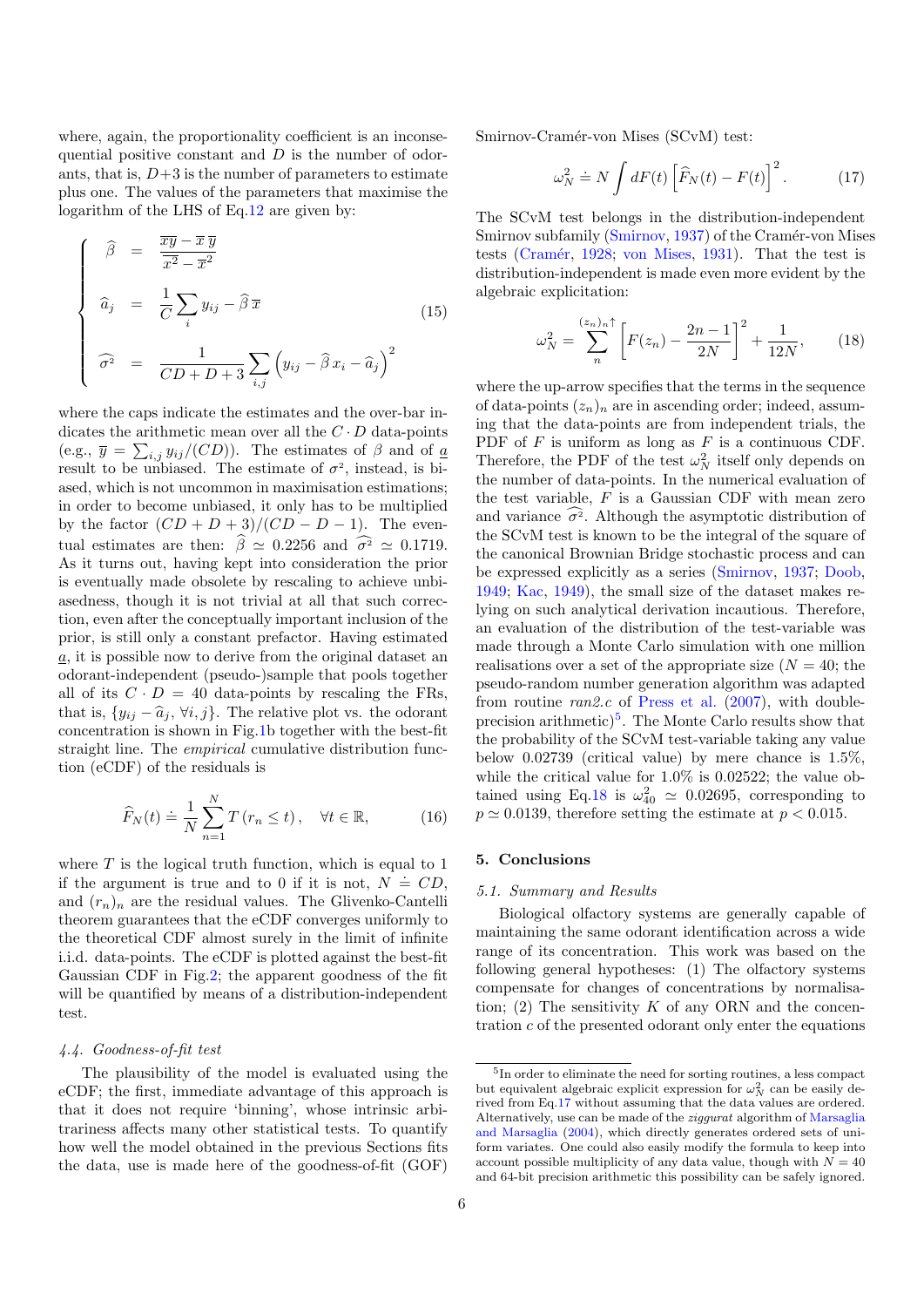

<span id="page-6-0"></span>Figure 2: Empirical (crosses) and model (dashed line) cumulative distributions of residuals (all residuals pooled together;  $p < 0.015$ ).

of the response dynamics through the product  $Kc$ ; (3) The sensitivity is statistically broadly distributed over ORNs and odorants and the statistical dependence between sensitivities is of minor relevance when considering statistics of large sets of ORNs and odorants.

Hypothesis (1) was translated into a mathematical relationship stating that the scaling of the concentration of the odorant leads to a corresponding scaling of the mean FR of the population of ORNs. Together with hypotheses (2) and (3), this lead mathematically to three predictions: (a) The population mean FR is a power-law function of the odorant concentration; (b) The PDF of the sensitivity across the population obeys a power-law; (c) The exponent of the power-law of the sensitivity is equal to that of the power-law of the concentration dependence plus one. All hypotheses and predictions have to be intended to be valid over a wide range of the relative variables but not over the whole range, as boundary and saturation effects may intervene.

Prediction (a) was tested against publicly available experimental data. In order to accurately analyse the data, a probabilistic model was introduced which takes into account separately three possible sources of randomness: odorant-dependent finite-size effect, multiplicative noise, and trial-by-trial spike-count variability. The values of the parameters were estimated by means of info-geometric Bayesian maximisation followed by prefactor adjustment for unbiasedness, and the GOF was quantified by means of a finite-size distribution-independent SCvM test. The estimated model results to have  $p < 0.015$ , with the estimate of the exponent of the power-law on concentration being

 $\hat{\beta} \simeq 0.23$ , which leads to the prediction for the exponent of the sensitivity power-law  $\hat{\alpha} \simeq 1.23$ . Experimental data are also in agreement with predictions (b) and (c), but their support is weaker than for prediction (a) because of the large uncertainties in the datasets and relative extrapolations. Specifically, [Si et al.](#page-8-22) [\(2019\)](#page-8-22) extrapolated from their data sensitivity values that they found to follow a powerlaw PDF with exponent equal to about 1.42, but the rela-tive statistical uncertainty is quite large<sup>[6](#page-6-1)</sup> and, additionally, they experimented on the Drosophila larva instead of the adult insect.

### 5.2. Discussion

The physical interpretation of the random variable A is that of a finite-size effect: the number of ORs is quite small and it is unsurprising that the mean FR depends on the choice of odorant, while the population model predicts this dependence to become negligible for large numbers of ORs and ORNs.

The multiplicative noise  $e^{\mathbf{w}}$  has a log-normal PDF and may be interpreted physically as an approximation of the

<span id="page-6-1"></span> ${}^{6}$ The authors adopted an unusual p-value, defined as the probability of obtaining a fictitious 'empirical' dataset whose fitness be by mere chance further away from their best-fit model than the actual dataset, such probability resulting to be equal to about 0.17. The roots of this significant uncertainty appear to largely reside in the uncertainties of the best-fit interpolations of response curves. In particular, the majority of the interpolated datasets do not cover the neuronal response range up to saturation, therefore complicating the analysis and introducing even larger uncertainties. The authors also made use of a statistical method that eventually led them to exclude about half of their sensitivity data-points.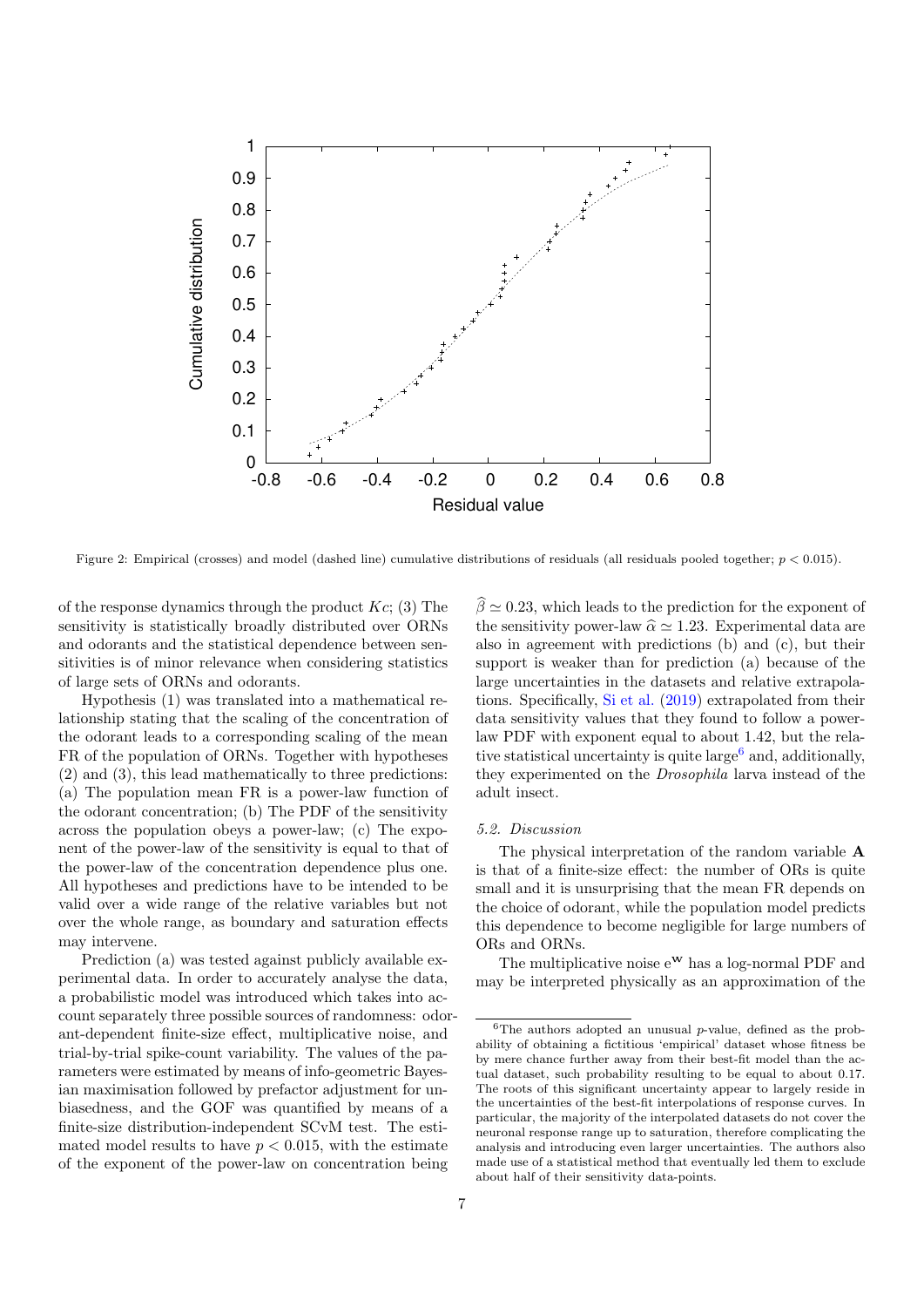compound contribution of a number of positive random factors of comparable variances, accordingly with the Lindeberg theorem. The mean of  $W$  was chosen to be zero because the most likely outcome of the multiplicative noise is expected to be such to not affect the true value of the measured quantity; however, including a non-zero mean would not affect the results even if it depended on the choice of odorant, for it would be equivalent to an inconsequential scaling of A.

The exponent of the dependence of mean FR on odorant concentration is significantly smaller than the unit  $(\beta \simeq 0.23)$  with high statistical confidence, which may seem at odds with the hypothesis of divisive normalisation. However, while the results of [Olsen et al.](#page-8-13) [\(2010\)](#page-8-13) indicate that the inter-glomerular inhibition is an approximately linear function of the ORNs mean FR, they also indicate that such inhibition enters the response function of the relay neurons non-linearly. Therefore, the fact that the ORNs mean FR scales sub-linearly with the odorant concentration does not preclude normalisation as a plausible means to achieve concentration invariance.

The present model is statistical and is therefore likely more accurate for the mammalian olfactory system. Indeed, usually mammals have a much larger repertoire of receptor types as well as a much larger number of ORNs that express them than insects. These larger numbers should indeed make finite-size effects smaller, but they may possibly make the assumptions of this model be more closely fulfilled also because of a further reason: the larger numbers of receptor types and ORNs may have left the system less affected by evolutionary optimisation bias (including the incidence of inhibitory responses) towards the odorants most important for the survival of the species.

It seems worth noting that, if the subjective perception of the intensity (concentration) of an odorant is proportional to the mean FR of the population of ORNs, the predicted power-law dependence of mean population FR on odorant concentration is in agreement with the renowned psychophysical Stevens Law [\(Stevens,](#page-8-37) [1957\)](#page-8-37): Equal stimulus ratios produce equal subjective ratios, that is, in mathematical terms, the perceived intensity of a stimulus is proportional to a power of the actual physical intensity, at least over a relatively large range of the latter.

All in all, the approach adopted in this work shows how a wide variety of empirical evidence, ranging from molecular to psychophysical, may in fact be modelled starting from very few principles. The need for further experimental scrutiny of these principles might in itself suggest fruitful lines of study.

### 5.3. Open questions

The source of variability of  $W$  seems likely to lie in the experimental settings and procedures, probably in the control on the delivery of the odorant, whose concentration may vary because of uncertainties inherent in the apparatus. However, it cannot be entirely ruled out that there be at least a partial contribution from the studied system itself. In any case, the results suggest that such randomness arise from multiplicative sources. It would be of course more interesting if these fluctuations resulted not to be entirely an artifact, as physical processes responsible for the multiplicative randomness would have to be sought within the neural system.

It is notable that, were the sensitivity power-law coefficient  $\alpha$  equal to 1, as it would be if the neuronal input followed the MAL of the simplistic ligand-receptor model  $L + R \rightleftarrows LR$ , the ORN population mean FR would be independent of the concentration ( $\beta = 0$ ) but possibly for pseudo-random finite-size effects. Therefore, it is plausible that natural evolution has led to  $\alpha$  being significantly different from 1 so that the population mean FR carry reliable information on concentration. However, while this observation may be of some interest in itself, it does not explain why, apart from being different from 1, the value of  $\alpha$  is what it is. It seems likely that such value resulted from some kind of optimisation, but it seems equally likely that more understanding in this direction will require taking into account also further stages of the processing stream and their intrinsic interactions.

While the already available data seem sufficient to confirm the power-law dependence of ORNs mean FR on odorant concentration, at least in some animals, they are not enough to test with high accuracy the predictions on the sensitivity power-law and on the relationship between the power-laws respective exponents. More data are certainly needed, especially from experiments in which the sensitivities and the FRs are measured on the same animal model. This holds also true for a tighter verification of the postulate according to which the statistical dependence between affinities is small enough to be treated, to a good approximation on a large scale, as negligible "short-range" correlation. As already mentioned, the present modelling approach should be expected to be better suited to the mammalian olfactory system especially because of its much larger number of receptor types.

#### Competing interests

No competing interests.

# Acknowledgments

All computer codes were compiled, using GCC (GNU Compiler Collection, Free Software Foundation, Inc.), and run on the open-source Linux-kernel Debian OS.

#### References

<span id="page-7-1"></span>Amari, S. (1985). Differential-Geometrical Methods in Statistics, Vol. 28 of Lecture Notes in Statistics, Springer-Verlag.

<span id="page-7-0"></span>Amit, D. J., Gutfreund, H. and Sompolinsky, H. (1985). Spin-glass models of neural networks, Phys. Rev. A 32: 1007-1018.